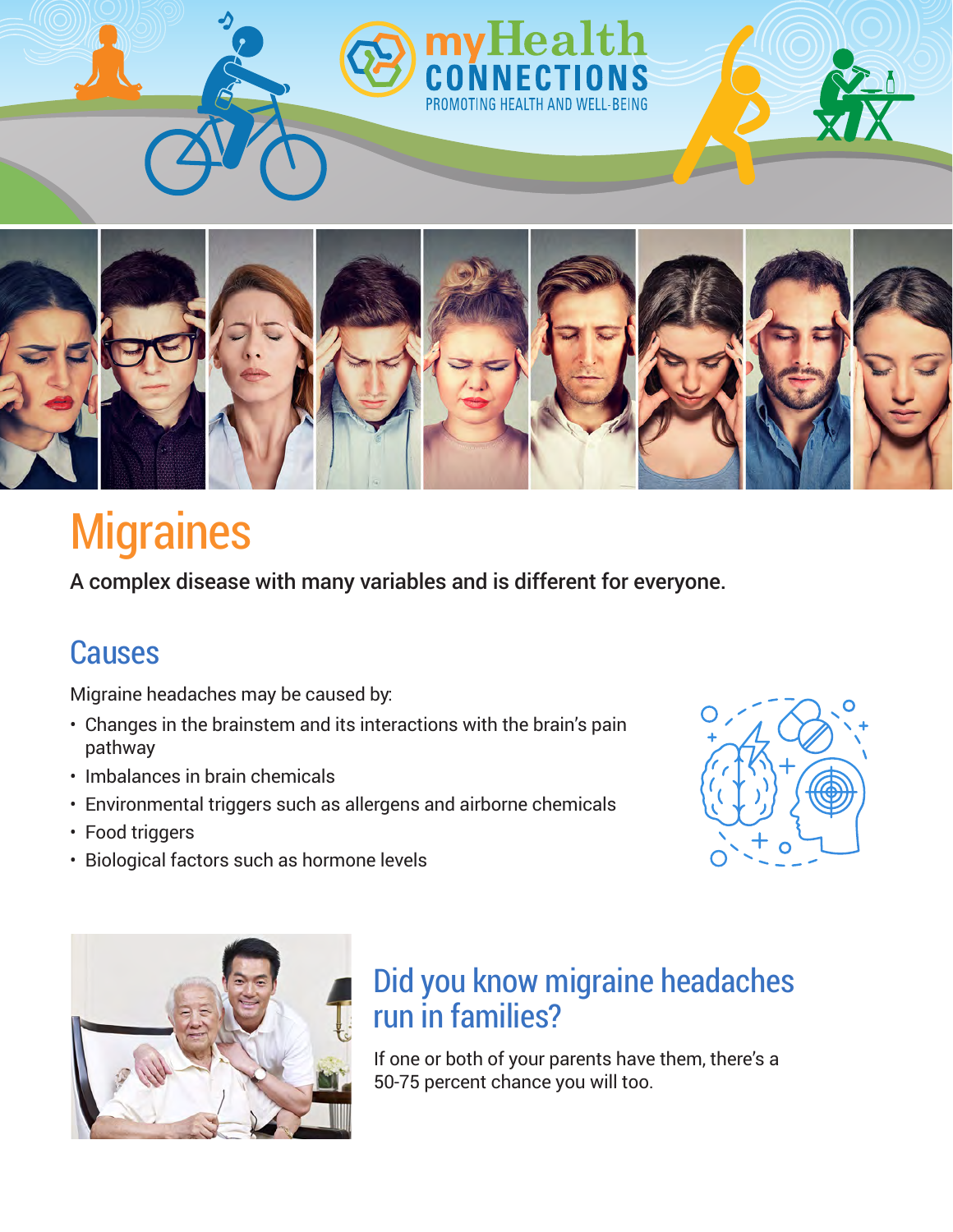# Four stages of a migraine attack

Understanding the stages of a migraine attack can help you manage symptoms and develop a treatment plan with your doctor.



## **Diagnosis**

If your primary care physician suspects you have migraines, you may be referred to a headache specialist or neurologist who will review your medical history, symptoms, and perform a physical and neurological examination. The doctor may also recommend some tests to rule out other possible causes for your pain.

| <b>Blood tests</b>                       | Test for blood vessel problems, infections in your spinal<br>cord or brain, and toxins in your system.     |
|------------------------------------------|------------------------------------------------------------------------------------------------------------|
| <b>Magnetic resonance imaging (MRI)</b>  | Diagnose tumors, strokes, bleeding in the brain, infections,<br>and other brain/nervous system conditions. |
| <b>Computerized tomography (CT) scan</b> | Diagnose tumors, infections, brain damage, and bleeding in<br>the brain.                                   |
| Spinal tap (lumbar puncture)             | To rule out infections, bleeding in the brain or another<br>underlying condition.                          |